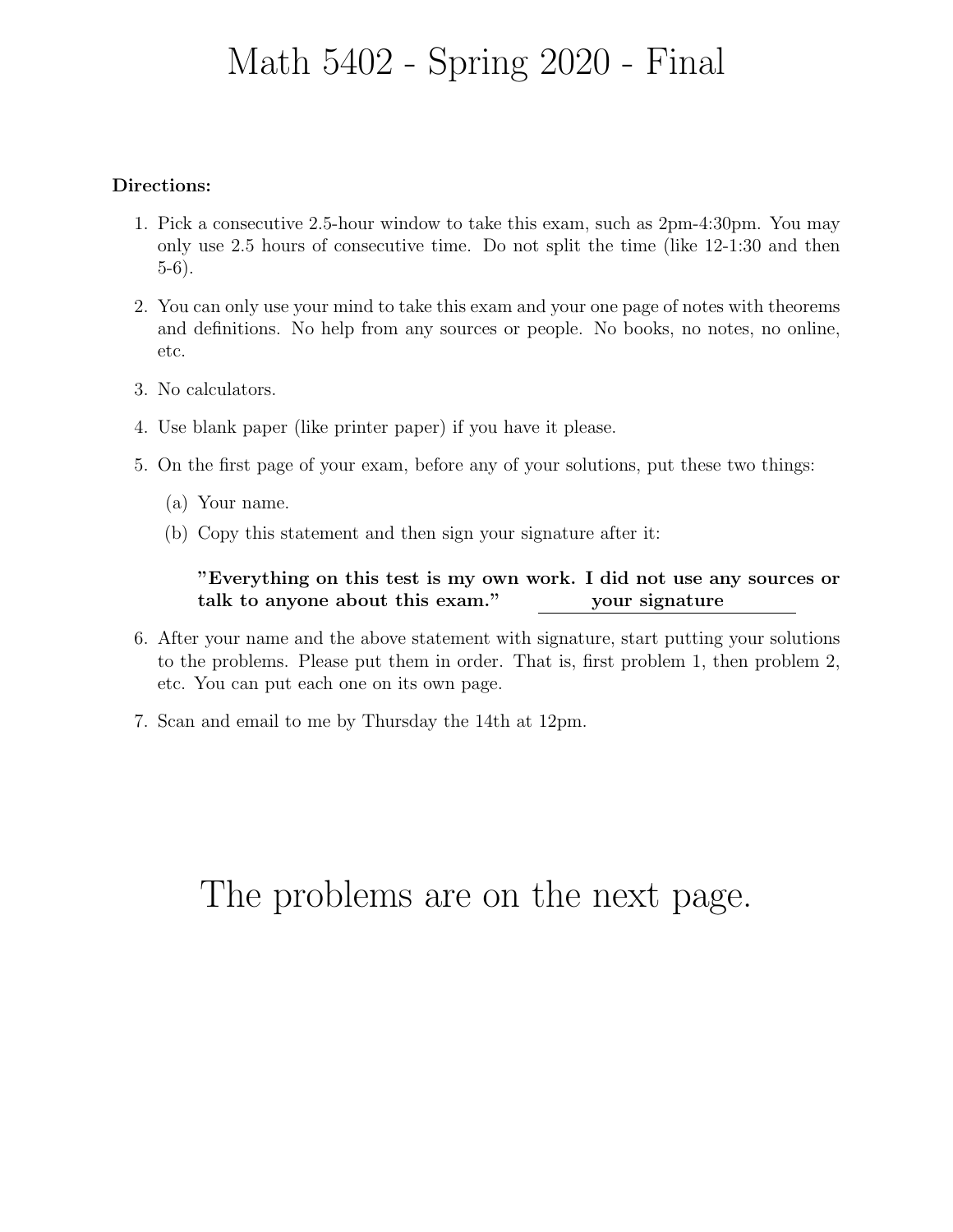### Pick 5 out of the 7 problems.

### Only turn in 5 problems. If you turn in more than 5, I will grade the first 5 in your list. (Note that problem 7 is on the next page.)

- 1. (a) Use the polynomial  $x^2 + 1$  to construct a finite field  $\mathbb{F}_9$  of size 9. List all of the elements of  $\mathbb{F}_9$ .
	- (b) Now find two elements  $\alpha_1, \alpha_2 \in \mathbb{F}_9$  where  $\alpha_1^2 + 1 = 0$  and  $\alpha_2^2 + 1 = 0$ .
- 2. Let E be the splitting field of the polynomial  $x^6 5$  over the rationals Q.
	- (a) Find E and  $[E: \mathbb{Q}]$ . Explain with all the details.
	- (b) List out the elements of  $Gal(E/\mathbb{Q})$ .

(Make sure to explain what the elements do to the elements of  $E$ , ie describe the elements of  $Gal(E/\mathbb{Q})$  like we did in class.)

3. Let  $R = \{a + b\}$  $\sqrt{2} \mid a, b \in \mathbb{Z}$ . Then R is a ring under regular addition and multiplication in the real numbers. Let

$$
S = \left\{ \begin{pmatrix} a & 2b \\ b & a \end{pmatrix} \mid a, b \in \mathbb{Z} \right\}.
$$

Then S is a ring under regular matrix addition and multiplication.

Now let  $\phi: R \to S$  be defined by  $\phi(a+b)$  $\sqrt{2}$ ) =  $\begin{pmatrix} a & 2b \\ b & a \end{pmatrix}$ . Is  $\phi$  a homomorphism? Why or why not. Is  $\phi$  an isomorphism? Why or why not.

- 4. Let R be an integral domain.
	- (a) Given  $x \in R$  prove that  $(x) = \{xr \mid r \in R\}$  is an ideal of R. (Prove this directly by checking the ideal properties. That is, verify it like how we verified that subsets were ideals in class.)
	- (b) Let  $a, b \in R$ . Prove that  $(a) = (b)$  if and only if  $a = bu$  where  $u \in R$  is a unit.
- 5. Let K be a finite extension of a field F with  $[K : F] = 47$ . Let  $a \in K$  with  $a \notin F$ . Prove that  $F(a) = K$ .
- 6. Show that  $\mathbb{Q}(\sqrt{2})$  and  $\mathbb{Q}(\sqrt{2})$ 3) are not isomorphic as fields.

(You can use facts such as  $\sqrt{2}$ ,  $\sqrt{3}$ , and  $\sqrt{\frac{3}{2}}$  $\frac{3}{2}, \sqrt{\frac{2}{3}}$  $\frac{2}{3}$  are not rational. Though you don't necessarily need these facts.)